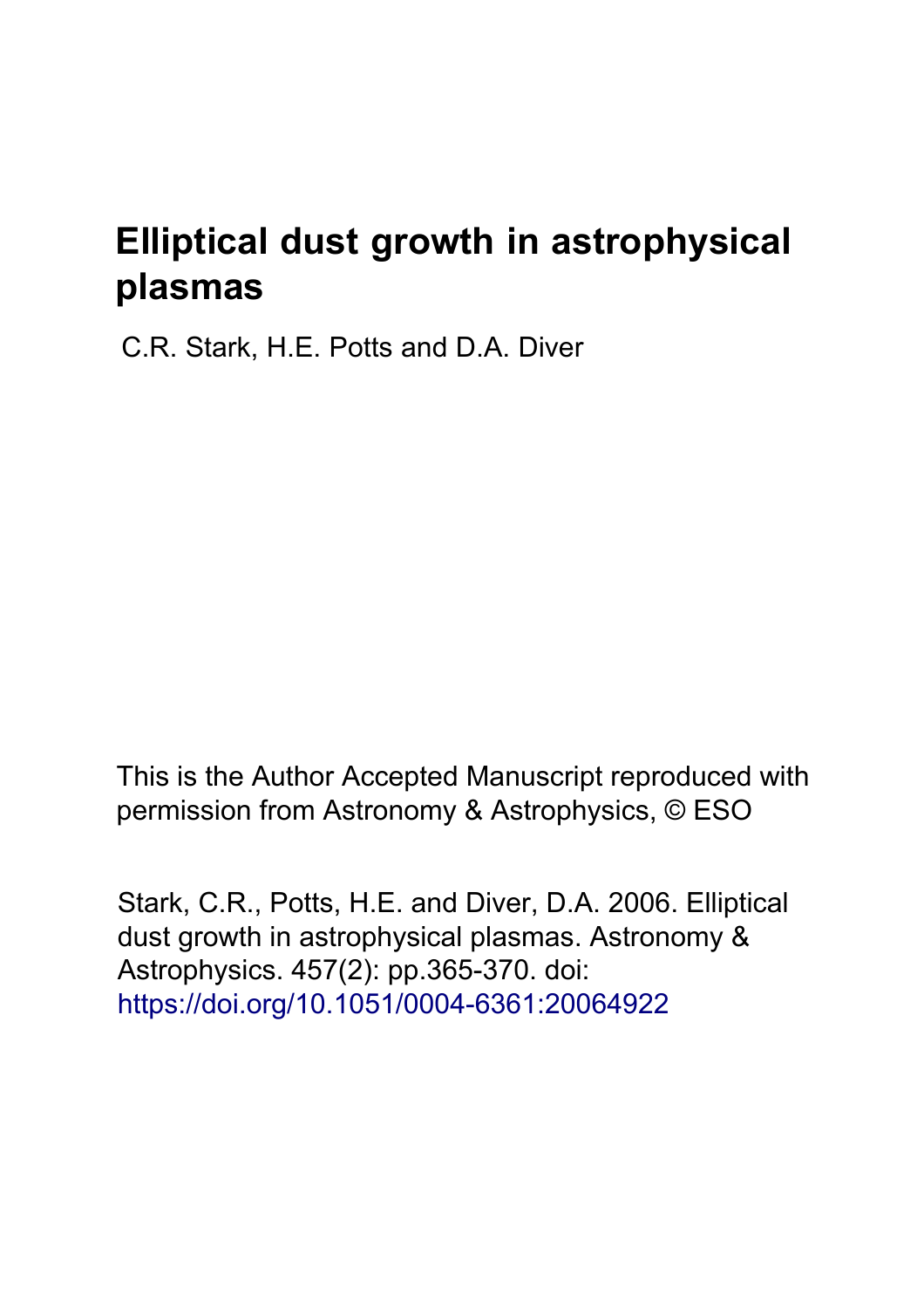# **Elliptical dust growth in astrophysical plasmas**

C. R. Stark, H. E. Potts, and D. A. Diver

Dept. of Physics and Astronomy, University of Glasgow, Glasgow G12 8QQ, Scotland, UK

Received ¡date¿ / Accepted ¡date¿

#### **ABSTRACT**

Elongated dust grains exist in astrophysical plasmas. Anisotropic growth of elliptical dust grains, via plasma deposition, occurs if the deposited ions are non-inertial. In reality the extent of such growth depends upon the initial kinetic energy of the ions and the magnitude of the electric field in the sheath. Simulations of the dynamics of the ions in the sheath are reported, showing how elliptical growth is related to the initial eccentricity and size of the seed relative to the sheath length. Consequences for the eventual fate of elliptical dust are then discussed.

**Key words.** dust–plasma

## **1. Introduction**

Dust is ubiquitous in the universe. It exists in a variety of environments, such as the circumstellar dust shells of luminous post-main sequence stars where temperatures can be low enough ( $T \sim 10^2 K$ ) to allow the growth of dust seeds via nucleation and condensation (Whittet 1992). The growth of dust grains precedes that of stellar, planetary, cometary and asteroid formation. The agglomeration of large dust grains into clumps leads to a rapid gravitational-like collapse, with a length much less than the Jeans length for gravitational collapse, aiding in the growth of these planetesimals (Bingham and Tsytovich 2001). In such pre-planetary systems dusty weakly ionised plasmas are responsible for the self-magnetisation of the environment and the matter within them (Wiechen 2004).

It is well known that the interstellar medium is populated by dust (Benoît et al. 2005; Leonard et al. 2002). Davis and Greenstein (Davis and Greenstein 1949) first proposed that the observed polarization of electromagnetic radiation from stars was the result of anisotropic extinction by aligned spheriodal grains in the interstellar medium. These grains collectively align themselves with the background galactic magnetic field via paramagnetic relaxation of the thermally rotating grains. However this mechanism assumes an abundance of paramagnetic material that is too large compared to the actual interstellar abundance. Grain alignment via a diamagnetic process removes this limitation (Chihara et al. 1998). Alternatively if you have a non-axisymmetric rotating charged grain in a magnetic field a magnetically induced torque realigns the grain (Diver and Clarke 1996).

Supernova remnants are potentially a major source of interstellar dust in the Universe (Cernuschi et al. 1967; Hoyle and

Wickramasinghe 1970). The high abundance of heavy elements and the high density of the remnant appear to make the environment favourable for dust formation via various chemical and physical mechanisms. Recent observations of Cassiopeia A have revealed the presence of conducting metallic dust needles with a total mass of  $10^{-4}$  to  $10^{-3}M_{\odot}$  (Dwek 2004) opening a further diagnostic window on the environment via polarimetric studies of the polarization from the dust.

Much research has been carried out on the physical processes behind the formation of dust (Patzer et al. 1995; Nuth et al. 2002; Gordiets and Bertan 2005) as well as on the effects spheroidal dust grains have on electromagnetic radiation (Gupta et al. 2005; Bazell and Dwek 1990) . This paper investigates the growth of spheroidal dust grains via plasma deposition and the applicability of this mechanism in supernova remnants.

Consider an ellipsoidal dust grain or seed present in a uniform electron-ion plasma. For a plasma in thermal equilibrium the greater mobility of the electrons ensures the grain is negatively charged resulting in a sheath region forming around the grain. There will now exist a flow of ions towards the grain which are deposited on the grain surface altering its size, mass, charge and hence the potential of the grain. This occurs until the grain reaches the floating potential  $\phi_f$  where the electron and ion currents are equal,

$$
\phi_f = -\frac{k_B T_e}{2e} \ln \left( \frac{m_i}{2\pi m_e} \right) \tag{1}
$$

where  $m_i$  and  $m_e$  are the ion and electron mass respectively,  $T_e$ is the electron temperature and  $k_B$  is Boltzmann's constant. The sheath width is approximately a few electron Debye lengths  $\lambda_{De}$  =  $\frac{v}{4}$  $\epsilon_0 k_B T_e / n_e e^2 \Big)^{1/2}$ , where the potential of the grain is shielded from the plasma noting that  $n_e$  is the electron density of the plasma (Lieberman and Lichtenberg 2005). In this

*Send o*ff*print requests to*: C. R. Stark, e-mail: craig@astro.gla.ac.uk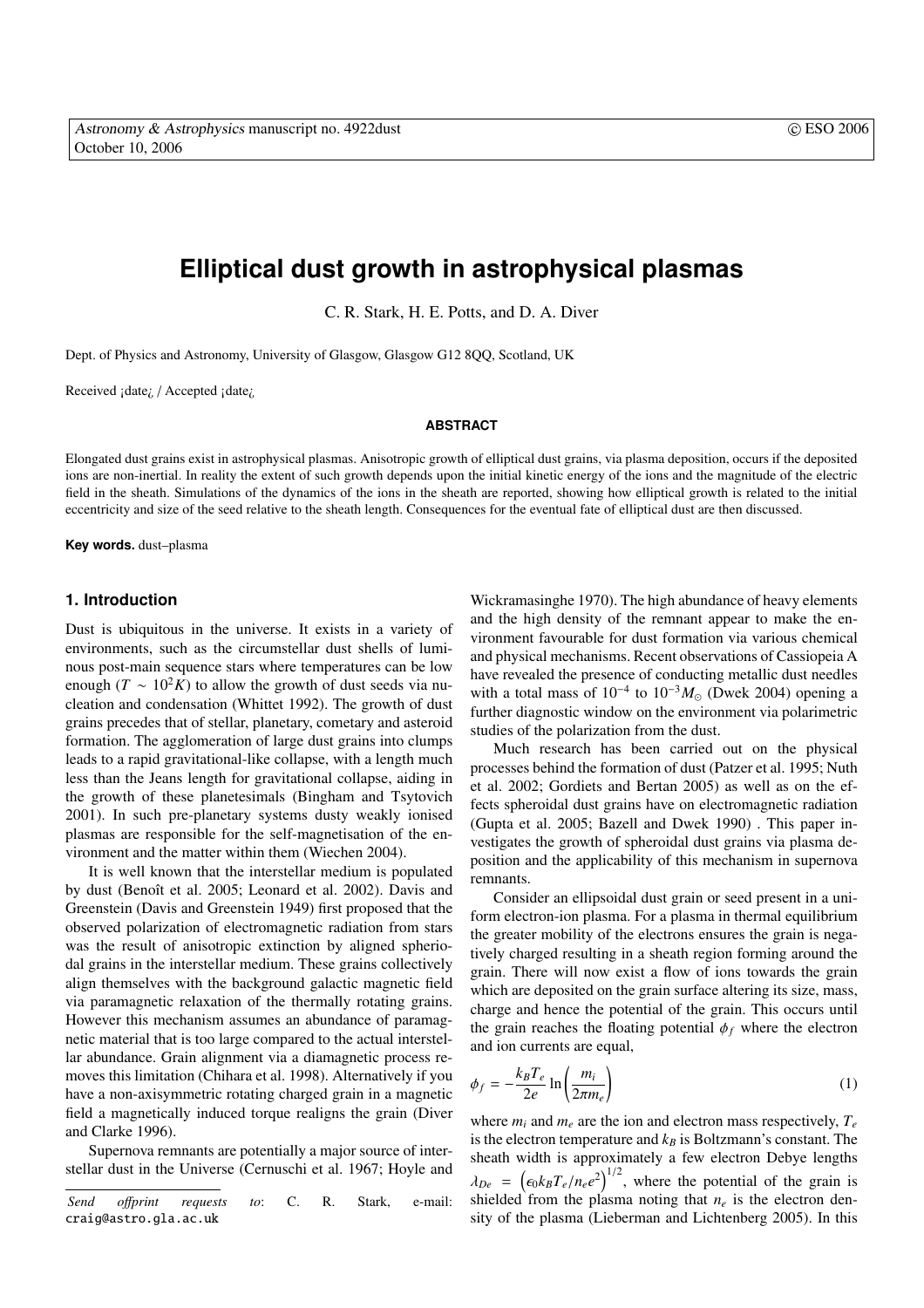steady-state situation ions (plus their accompanying electrons) will be accelerated from the plasma via the presheath into the sheath region at the Bohm Speed,  $u_B = (k_B T_e / m_i)^{1/2}$ , where they will be deposited ultimately on the grain surface. When  $\lambda_{De}$  is much smaller than the ion mean free path, the Bohm criterion is necessary for the shielding by a stationary sheath (Riemann 1991).

For spherical dust grains the electric field is purely radial around the grain and deposits the ions uniformly on the grain surface. However ellipsoidal dust grains have a non-radial electric field close to the grain and ions could be deposited on the surface in a non-uniform fashion depending on their momentum, leading to growth in a preferred direction. If the momentum of the ions is too large they will not follow the direction of the field lines faithfully and resultant elongated growth may not occur.

To see how the growth of elongated dust grains occur, the trajectories of the ions entering the sheath were studied. By considering a uniform distribution of ions at the sheath-plasma interface, each with a velocity equal to the Bohm speed,  $u_B$ , the ion trajectories were calculated within the sheath. From these numerical calculations the points on the perimeter of the ellipse where the ions were deposited were calculated.

This paper addresses the problem of elliptical dust growth in electron-ion plasmas. In Sect. 2 a theoretical model of elliptical grain growth is discussed. Sect. 3 formulates the numerical algorithm used to calculate the electric field in the sheath surrounding the grains and hence the trajectories of the ions in the sheath. In Sect. 4 the results of the numerical simulations are discussed to see if elliptical growth occurs.

#### **2. 2-D Model: elliptical co-ordinates**

To simplify matters the problem will be restricted to 2-D so that the sheath is a circle at the centre of which is an elliptical grain. It is assumed that the semi-major axis of the central elliptical cross-section is small compared to the sheath length in the plasma and that the grain is conducting. It is further assumed that the space between the grain and the sheath-presheath interface is a vacuum, in that there is no distribution of electrons or ions.

The electric potential of the dust grain can be expressed in elliptical co-ordinates as follows. The elliptical cross-section of the grain has cartesian co-ordinates given in parametric form as  $(x, y) = (a \cos \theta, b \sin \theta)$ , where  $\theta$  is the angle subtended at the ellipse centre and *a* and *b* are the semi-major and minors axes of the ellipse respectively. The family of confocal ellipses that describe the contours of the electric potential are given by,

$$
\frac{x^2}{\xi^2} + \frac{y^2}{\xi^2 - 1} = 1\tag{2}
$$

where  $\xi > 1$  and noting that the eccentricity, *e*, of the ellipse is given by  $e = 1/\xi$ . The electric field is expressed in the orthogonal co-ordinate system of confocal parabolas, given by

$$
\frac{x^2}{\eta^2} - \frac{y^2}{1 - \eta^2} = 1\tag{3}
$$



Fig. 1. Elliptical Co-ordinate system consisting of a system of confocal ellipses and parabolas which represents the electric potential and field respectively.

where  $\eta$  < 1. In elliptical co-ordinates  $\eta = \cos \theta$  where  $\theta$  is the angle subtended by the asymptote to the parabola generated by the choice of  $\eta$  (Abramowitz and Stegun 1964). The coordinates are shown in figure 1.

#### 2.1. Anisotropic mass deposition

Consider a uniform circular distribution of ions (and their accompanying electrons) moving into the sheath from the presheath and heading for deposition on the surface of the elliptical grain. The local thickness of the deposited layer depends strongly on the structure of the local electric field. In the case of a circular grain the distribution of ions would be deposited uniformly over the surface of the grain if they were to follow the purely radial electric field lines.

In the case of the elliptical grain, the electric field close to the grain surface is distorted from the purely radial electric field apparent at large distances. This distortion can be quantified by considering the intersection of the parabola that has asymptotes  $\theta = \pm \pi/4$  for which  $\eta = 1/\sqrt{2}$ . This parabola then intersects a quadrant of the ring of ions at the plasma, and if these ion trajectories were to follow exactly the electric field lines, then this material would be deposited on the section of the elliptic grain perimeter that is intersected by the parabola.

For a specific ellipse and parabola described by  $\xi$  and  $\eta$ respectively, equations (2) and (3) can be solved to obtain the points of intersection of the ellipse and the parabola,

$$
x = \pm \eta \xi, \qquad y = \pm \left[ \left( \xi^2 - 1 \right) \left( 1 - \eta^2 \right) \right]^{1/2} \tag{4}
$$

For the case of the parabola  $\eta = 1/$ 2,

$$
x^* = \pm \frac{\xi}{\sqrt{2}}, \qquad y^* = \pm \frac{1}{\sqrt{2}} (\xi^2 - 1)^{1/2}
$$
 (5)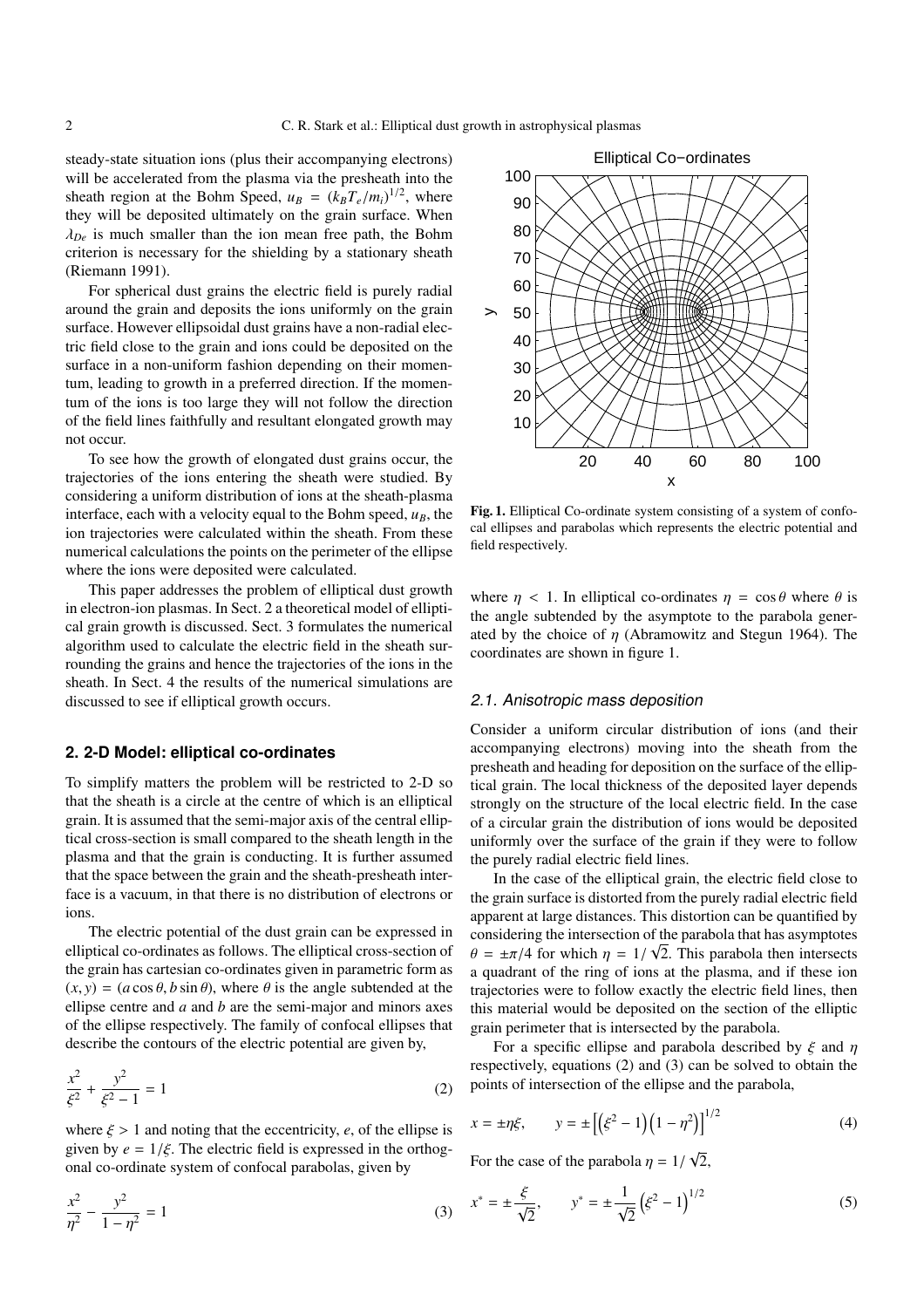C. R. Stark et al.: Elliptical dust growth in astrophysical plasmas 3



Fig. 2. Diagram (a) shows the scenario when the ion follows the field lines faithfully giving the results plotted in figure (3) where  $R^* = L_2/L_1$ . Diagram (b) shows the scenario when the ion at  $\pi/4$ travels undeviated towards the grain surface giving the results plotted in figure (5) where  $R = L_2/L_1$ .

The parabola  $\eta = 1/$ √ 2 intersects the circle of matter at the plasma interface at the angles  $\pm \pi/4$ . If all the charged material were to follow the parabolic electric field lines characterised by  $1/\sqrt{2} \leq \eta < 1$  then this quadrant of the circular distribution of material would not intersect one quadrant of the elliptic surface, since the parabola subtends an angle  $\theta^*$  at the ellipse centre, given by

$$
\tan \theta^* = \sqrt{\frac{\xi^2 - 1}{\xi^2}} = 1 - e^2 \tag{6}
$$

which is only  $\pm \pi/4$  if  $\xi = 1/e \gg 1$ , that is, if  $e \approx 0$ .

The arc length around an ellipse is given by the Incomplete Elliptic Integral of the second kind, denoted  $E(\phi, m)$  where  $\phi$ is the angle subtended at the centre of the ellipse by the arc, and  $m = e^2$  is the elliptic parameter (Abramowitz and Stegun 1964).



Fig. 3. Above graph shows that as  $e \to 0$ ,  $R^* \to 1$ . As  $e \to 1$  ellipse becomes more extreme and  $R^* \to \infty$ .

Consequently the ratio of the two arc lengths in the first quadrant created by the intersection of the ellipse and the parabola  $\eta = 1/\sqrt{2}$  (see Figure 2(a)) can be written as

$$
R^* = \frac{E(\pi/2, e^2) - E(\theta^*, e^2)}{E(\theta^*, e^2)}
$$
(7)

This function is graphed in figure 3, showing  $R^*$  as a function of *e*. As  $e \rightarrow 1$ , the  $\pi/4$  segment of the circle at  $\infty$  is mapped to an increasingly smaller fraction of the ellipse surface and  $R^* > 1$ . As  $e \to 0$  material at  $\infty$  is uniformly deposited over the surface since  $E(\pi/2, e^2) \to 2E(\theta^*, e^2)$  hence  $R^* \to 1$ .

Assuming that charged particle trajectories follow the electric field, the amount of matter deposited on the elliptical surface for  $1/\sqrt{2} \leq \eta < 1$  is identical to that deposited for  $0 \leq \eta < 1/$ √ 2, since the critical parabola  $\eta = 1/2$ √ rabola  $\eta = 1/\sqrt{2}$  bisects the quadrant at  $\infty$ . However, since  $E(\pi/2, e^2) > 2E(\theta^*, e^2)$  the mass gain of the polar region of the grain is greater than that of the equatorial regions.

# **3. Numerical simulations**

A number of electric potentials were calculated with a range of grain scale size, *s*, and ratio of semi-major to minor axes, *a* : *b*. The scale size, *s*, of an ellipse of semi-major axis, *a*, is defined as  $s = a/l$ , where *l* is the sheath length. Using the deposition sites of the ions on the surface of the ellipse, a measure of the grains elliptical growth was calculated,

$$
R = \frac{E(\pi/2, e^2) - E(\theta', e^2)}{E(\theta', e^2)}
$$
(8)

where  $\theta'$  is the angle subtended at the centre of the ellipse by the deposited ion that initially subtended an angle of  $\pi/4$  at the sheath boundary. For anisotropic mass loading leading to elliptical growth  $R > 1$ . Note that  $\hat{\theta} \neq \theta^*$  since inertial particles don't follow the field lines.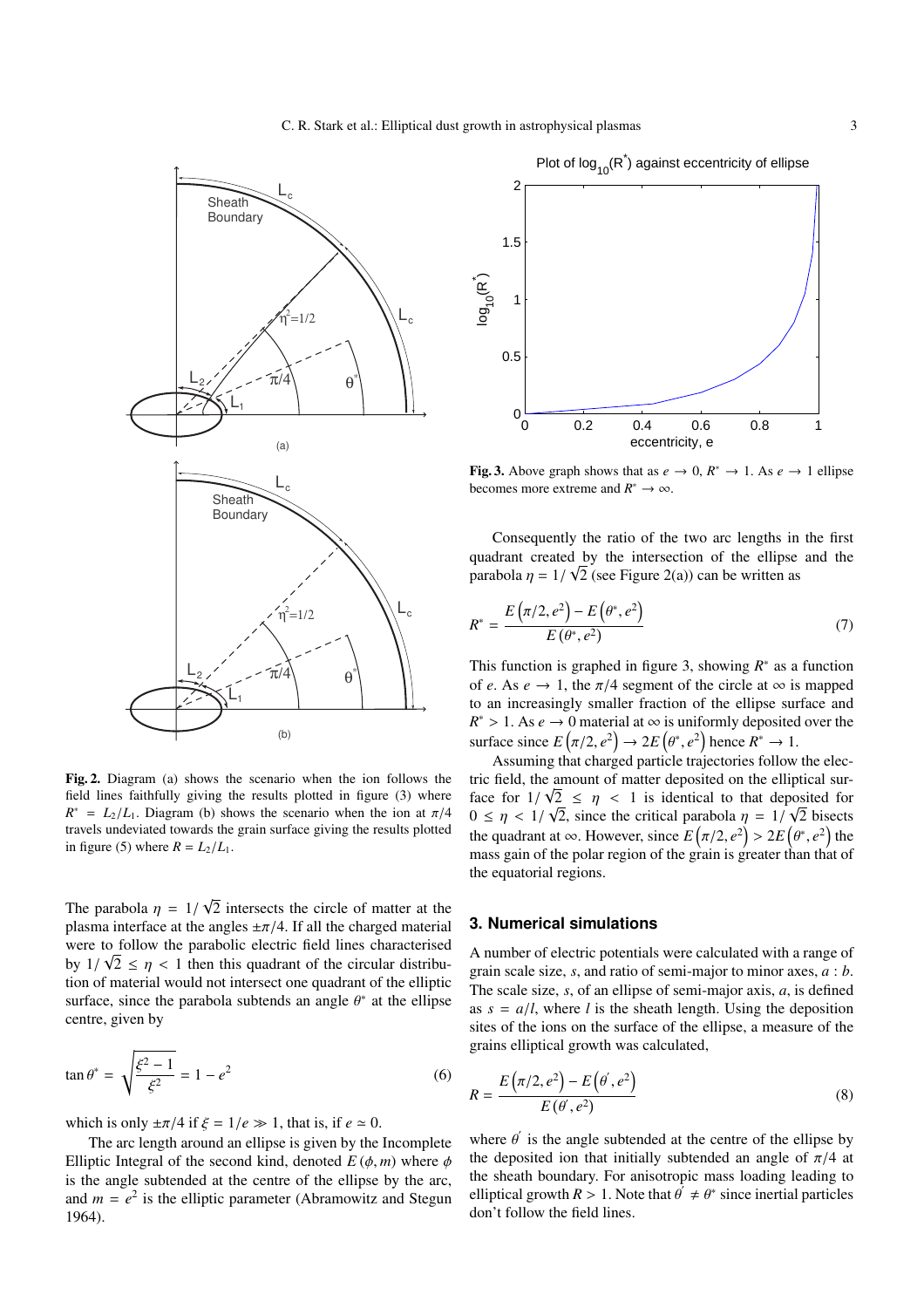# 3.1. Electric potential of elliptical grain

In order to obtain the electric potential of an elliptical grain Poisson's equation in two dimensions was solved numerically,

$$
\left(\partial_x^2 + \partial_y^2\right)\Phi = 0\tag{9}
$$

where  $\partial_x$  ( $\partial_y$ ) is shorthand for  $\partial/\partial x$  ( $\partial/\partial y$ ). Grain charging studies (such as Kersten et al. 2004) assume spherical, nonconducting grains preformed from insulating material. In the model presented here we are primarily concerned with grain growth over larger timescales in which inhomogeneous charge deposition is assumed to be averaged out, leaving only the gross geometrical effects controlling the total electrostatic field. Hence we will take the grain boundary to be an equipotential surface (but we note that random perturbations of charge deposition may well be a contributory factor that might merit investigation in a further study). The boundary and initial conditions are therefore,

$$
\Phi(x, y) = \begin{cases} 0 & x^2 + y^2 \to \infty \\ \Phi_0 & b^2 x^2 + a^2 y^2 - (ab)^2 \le 0 \end{cases}
$$
(10)

in which *a* and *b* are the semi-major and minor axes of the elliptical grain respectively and  $\Phi_0$  is the potential on the grain. To ensure that the boundary conditions were applied to the elliptical boundary and not a step-wise approximation to it an accurate field interpolator was used, the explanation of which follows.

The electric potential, Φ, of a source in a vacuum decreases as  $\alpha$  1/*R*, where *R* is the perpendicular distance from the source. The perpendicular distance from the ellipse boundary source. The perpendicular distance from the empse boundary<br>to a mesh point  $(x_p, y_p)$  is found by finding the critical points of the Lagrangian function

$$
L(x, y) = f(x, y) + \lambda g(x, y)
$$
\n<sup>(11)</sup>

where,

$$
f(x, y) = \left[ \left( x_p - x \right)^2 + \left( y_p - y \right)^2 \right]^{1/2}
$$
 (12)

$$
g(x, y) = \frac{x^2}{a^2} + \frac{y^2}{b^2} - 1
$$
\n(13)

where  $\lambda$  is the Lagrangian multiplier. Solving this yields a  $4<sup>th</sup>$ order polynomial, solved numerically via a Newton-Raphson Method. Using this the perpendicular distance to the immediate mesh points outside the ellipse boundary was determined and the corresponding electric potential at these points calculated using,

$$
\Phi(x, y) = \frac{\gamma \Phi_0}{\gamma + R(x, y)}
$$
\n(14)

where  $R(x, y)$  is the perpendicular distance from the ellipse perimeter to the mesh point  $(x, y)$ , and  $\gamma$  is a normalization parameter.

#### 3.2. Ion trajectories in sheath region

A fourth order Runge-Kutta numerical method was employed to calculate the trajectories of ions in the sheath. The model equations to be solved were:

$$
\left(\dot{u}_x, \dot{u}_y\right) = -\alpha \left(\partial_x, \partial_y\right) \Phi \tag{15}
$$



Fig. 5. As  $e \rightarrow 1$  the ellipse becomes increasingly elongated and *R* tends to a minimum.

$$
(\dot{x}, \dot{y}) = (u_x, u_y) \tag{16}
$$

where  $\alpha = q_i \phi_0 / m_i u_0^2$  is a dimensionless parameter in which  $u_0$ is the launch speed of the ion and  $\phi_0$  is the characteristic value of the electric potential which is taken to be the floating potential,  $\phi_0 = \phi_f$ . By altering  $\alpha$  the ratio of the potential energy to the initial kinetic energy of the incoming ion can be changed. The circular distribution of ions at the sheath-plasma interface were initially given a radial launch velocity equal to the Bohm speed,  $u_0 = u_B$ ; however, note that the parameter  $\alpha$  is not constrained by the choice of  $u_0$  or  $\phi_0$ .

# **4. Results and discussion**

The variation of *R* with  $\alpha$  for elliptical grains of varying  $a : b$ and differing scale sizes, s, are shown in figure 4.

When  $\alpha \ll 1$  the electric potential energy of the ion is very small in comparison to its initial kinetic energy. In this case the influence of the potential on the ion is minimal and the ion's velocity will not be altered significantly, therefore  $\theta' \to \pi/4$ , see Figure 2(b). Due to the geometry of the ellipse it follows that  $E(\pi/2, e^2) - E(\pi/4, e^2) < E(\pi/4, e^2)$  hence,

$$
R \to \frac{E(\pi/2, e^2) - E(\pi/4, e^2)}{E(\pi/4, e^2)} < 1 \tag{17}
$$

implying that the mass gain of the equatorial region is greater than that of the polar region and elliptical growth doesn't occur. This is evident in Figure 4. The value of *R* in this situation depends on the eccentricity, *e*, and decreases in value with increasing *e*, this is graphed in figure 5.

When  $\alpha \gg 1$  the electric potential energy of the ion is now very large compared to its initial kinetic energy. The influence of the potential is greatly increased and will have a greater ef-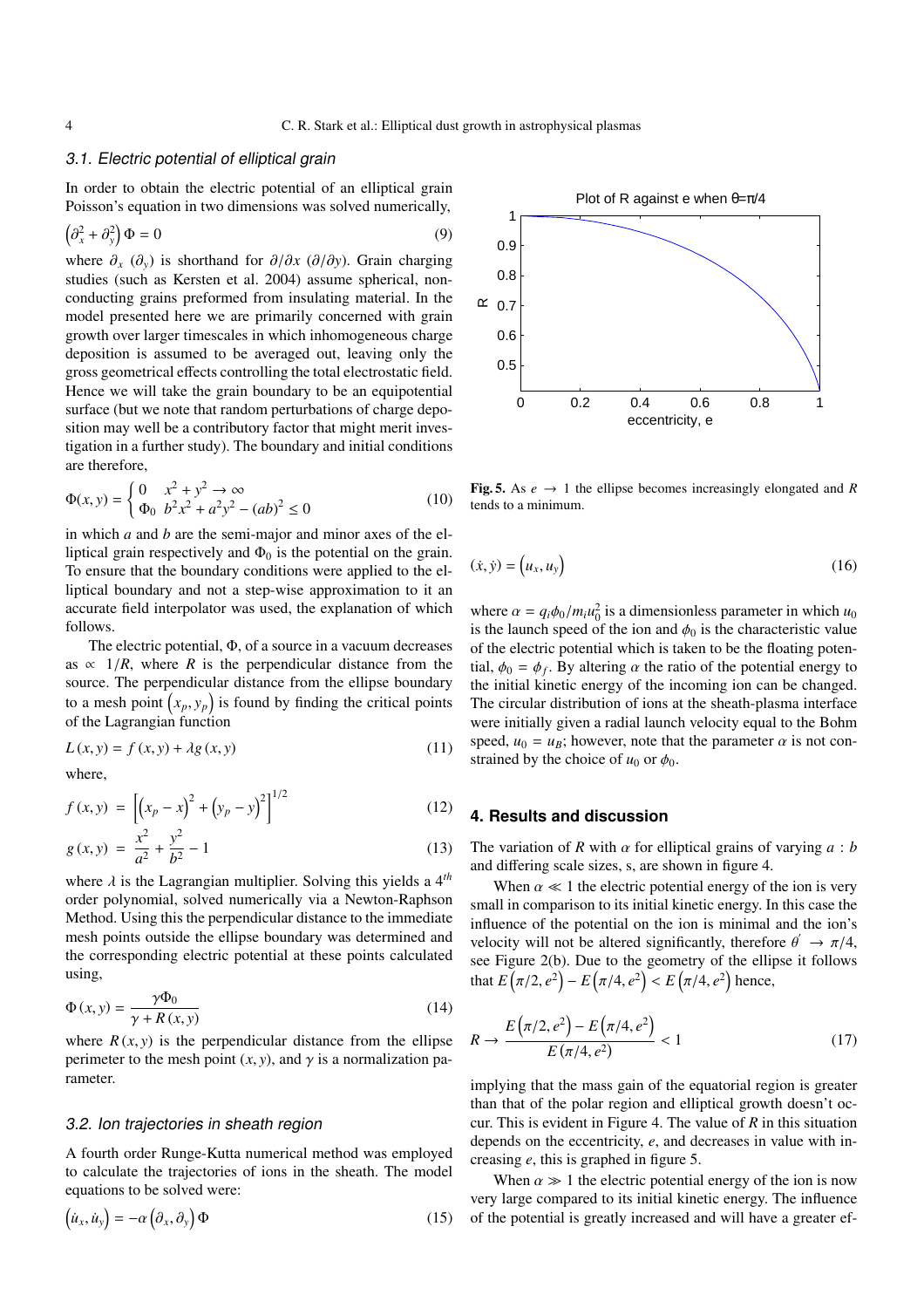

Fig. 4. *R* against  $\alpha$  for varying eccentricities, *e*, and for several scale sizes, s, where for example the notation  $a08b04$  represents an ellipse with a semi-major axis, *a*, of 8 units and semi-minor axis, *b*, of 4 units.

fect on the ions velocity, hence  $\theta' \to \theta^*$ . Again due to the geometry  $E(\pi/2, e^2) - E(\theta^*, e^2) > E(\theta^*, e^2)$  therefore,

$$
R \to \frac{E(\pi/2, e^2) - E(\theta^*, e^2)}{E(\theta^*, e^2)} > 1
$$
 (18)

Now the mass gain of the polar region is greater than that of the equatorial and elliptical growth occurs. Assuming the ions follow the field lines exactly, it is expected in this case that since  $\alpha \gg 1$  and  $\theta' \rightarrow \theta^*$  that  $R \rightarrow R^*$ , as graphed in figure 3, however as figures  $4(a)$ ,  $4(b)$  and  $4(c)$  show this is not the case. Instead *R* tends to some value, which is dependent on the eccentricity of the ellipse, that is much smaller than if the ions had followed the electric field lines faithfully. As  $\alpha$  is increased and the ions respond to the potential more, there comes a point where the increase in the magnitude of the potential accelerates the ions to such high speeds that the potential close to the grain is not strong enough to alter their trajectories further. Therefore the value of *R* saturates at some value.

Figure 4(a), shows that elliptical grains of ratio  $a : b = 2 : 1$ do not grow elliptically, implying that there is some value of eccentricity below which elongated growth doesn't occur. As  $e \rightarrow 0$  the field close to the elliptical boundary becomes more radial and tends to that of a field for a circular grain. The field near the grain is therefore not strong enough, nor does it deviate from a radial field significantly to alter notably the trajectories of the ions close to the grain surface.

When  $\alpha = 1$  the electrostatic potential energy and the initial kinetic energy of the ions are equal. This signifies a point where the dynamics of the ions in the sheath change from being dictated by the electric potential of the grain to the initial kinetic energy of the ions.

Figure 6 shows *R* against the scale size, *s*, when  $\alpha = 10^6$ for a number of eccentricities. The graphs show that for each eccentricity there exists a value of *s* where *R* is a maximum implying that there exists a size of grain that has optimum elliptical growth. If the scale size of the dust grain is very small compared to the sheath scale length, the ions will be accelerated by a nearly radial electric field for a large time and will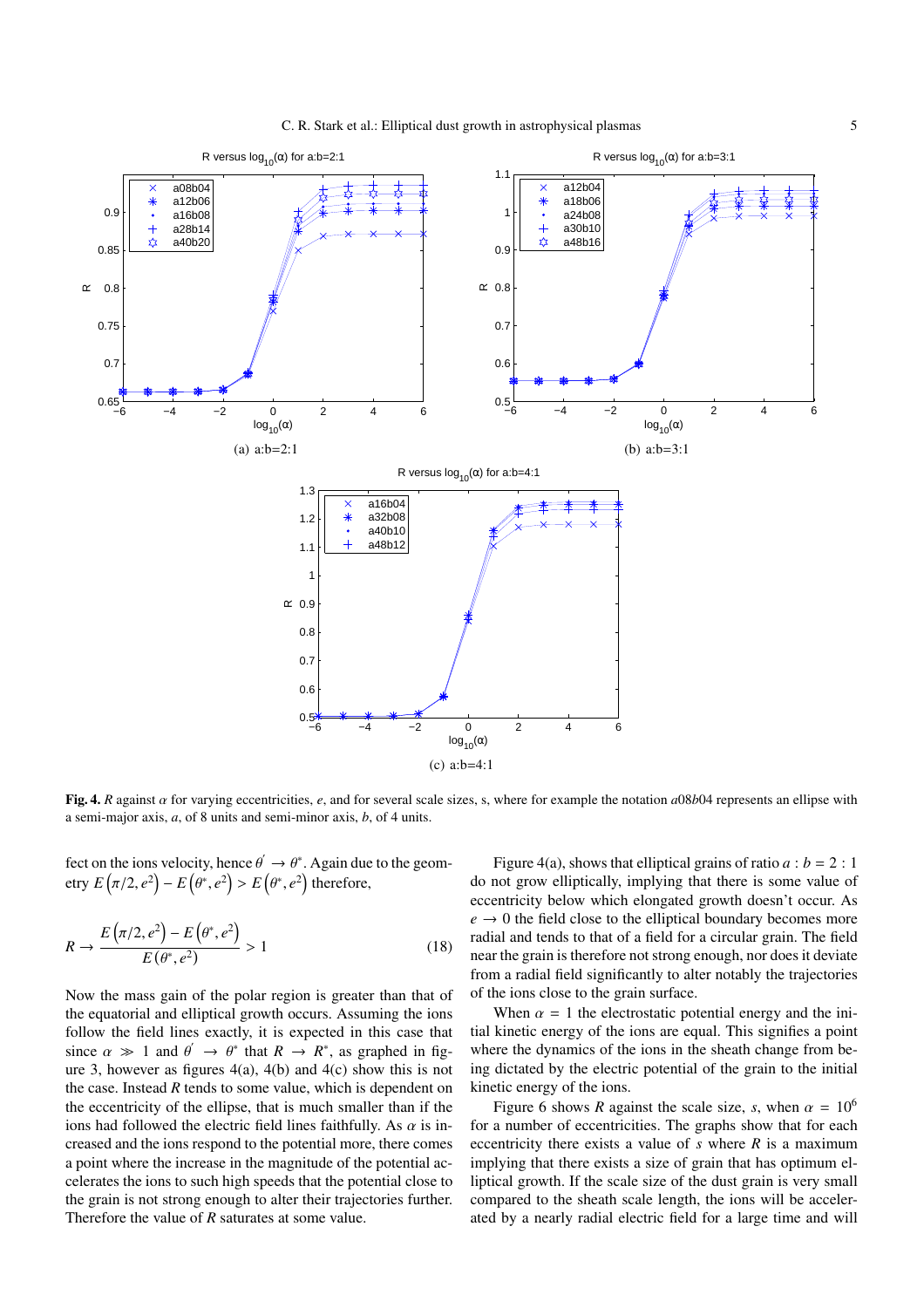tend to resist the influence of the non-radial field close to the surface of the grain due to its inertia. If the scale size of the dust grain is large compared to the sheath length, then the grain will appear planar at all points. Therefore the growth rate will be similar at all points on the surface.

Figure 6 and 4 also imply dust grains, in principle, will grow and pass through a series of evolutionary stages dependant on the eccentricity and scale size of the grain. Consider a dust grain of particular eccentricity, *e*, and scale size, *s*. For a certain value of  $\alpha$  the grain will have a corresponding value of *R* and a thin layer of material will be deposited on the grain surface such that  $a \to a + \delta a$  and  $b \to b + \delta b$ . The value of  $\delta a/\delta b$ depends on *R* such that as  $R \to 1$ ,  $\delta a/\delta b \to 1$  and as  $R \to \infty$ ,  $\delta a/\delta b \rightarrow \infty$ . The grains eccentricity, scale size and value of *R* will change accordingly, which will in turn alter the ratio of δ*a*/δ*b* and hence the way in which material is deposited on the grain surface further changing the eccentricity and scale size of the grain. This process continues until ultimately circular grain growth occurs where  $\delta a/\delta b \rightarrow 1$ .

The value of  $\alpha$  in the simulations together with the choice of  $q_i$ ,  $m_i$ ,  $\phi_0$  and  $u_0$  define the physical system to which the results apply. Setting  $\phi_0 = \phi_f$  and  $u_0 = u_B$  the parameter  $\alpha$ becomes

$$
\alpha = \frac{Z_i}{2} \ln \left( \frac{m_i}{2\pi m_e} \right) \tag{19}
$$

where  $Z_i$  is the net number of positive charges on an ion. For  $a$ :  $b = 3$ : 1 elliptical growth occurs for values of  $\alpha$  corresponding to plasmas composed of elements no lighter than Lithium, for  $a : b = 4 : 1$  there is no such constraint on the elemental composition of the bulk plasma to give elliptical growth. This is providing the elements composing the plasma are fully ionised, however as heavier elements are considered elliptical growth of the grains is less constrained by the degree of ionisation of the plasma. Supernova remnants have very high abundances of heavy elements such as O, Si and Mg suggesting the described growth mechanism may be a process present in remnants.

Given the potential on the grain surface,  $\phi_0 = \phi_f$ , if one assumes that the capacitance of the dust is that of a conductor of the same size then the net number of negative charges on the grain is given by

$$
N = \left(\frac{4\pi\epsilon_0 k_B}{e^2}\right) T_e \sqrt{a^2 - b^2} \ln\left(\frac{m_i}{2\pi m_e}\right) \ln\left(\frac{a + \sqrt{a^2 - b^2}}{a - \sqrt{a^2 - b^2}}\right)
$$
(20)

For dust in laboratory and natural plasmas there typically exists a distribution of grain sizes  $\sim 10^{-10} - 10^{-6}$  metres and these can carry charges of up to ∼ 10<sup>6</sup> *e*. Calculated values of *N* yield  $N \sim 10^{-1}T_e$  for plasmas composed of elements lighter than Iron with grain sizes  $\sim 10^{-6}$  where  $a = 3b$  (Note smaller grain sizes give  $N < 10^{-1}T_e$ ). Supernova remnants can have an initial temperature of  $\sim 10^{10} K$  which falls to lower temperatures as the remnant expands and cools. Elliptical growth as described here should occur in a supernova remnant given  $T_e$  is not too large that *N* becomes inconsistently large.

# **5. Conclusions and further developments**

The numerical simulations have shown that within the model presented elliptical growth of dust grains occurs and that there exists an optimum scale size, *s*, that maximizes this elliptical growth. It was found however that only grains above a certain eccentricity displayed elongated growth when the potential energy of the ions in the sheath was much greater than their initial kinetic energy,  $\alpha \gg 1$ .

This suggests that if collisions between the ions and neutrals in the sheath are incorporated in the model elliptical growth may occur for lower values of  $\alpha$ . Collisions between ions and neutrals in a weakly ionised plasma would reduce the velocity of the ions and hence increasing  $\alpha$  making them more susceptible to the field close to the grain.

The numerical simulations here assumed that the sheath region was a vacuum. However in reality, there exists a distribution of electrons and ions whose collective contribution to the field in the sheath may alter the nature of the grain's growth. The electron density in the sheath region would be described by the Boltzmann relation, assuming isothermal electrons, and would be  $\propto e^{e\Phi_0/k_B T_e}$ . The ions assuming that  $T_i = 0$  and that they enter the sheath at the Bohm speed,  $u_B$ , have a density ∝  $\frac{1}{2}$  $1 - e\Phi_0/2m_i u_B^2$  $\int_{0}^{-1/2}$  (Chen 1974). Due to the greater mobility of the electrons there will be a greater number of ions at all points in the sheath resulting in a positive contribution to the existing negative electric potential of the grain. This would alter the structure of the electric field in the sheath possibly encouraging elliptical growth.

The model adopted also excluded the presence of a background magnetic field, which can be instrumental in aligning the dust grains. Since elliptical dust grains grow in an environment where a field is present a more realistic model should incorporate a background magnetic field requiring the problem to be extended to 3 dimensions. In this context the formation of sheaths in the vicinity of a magnetic field would have to be considered; however the following simple argument shows how elongated grain growth may be encouraged when a magnetic field is included. In cylindrical polar coordinates consider a uniform magnetic field directed in the direction of the semimajor axis,  $\mathbf{B} = B_0 \hat{z}$ . The combination of the electric and magnetic field will produce an  $E \times B$  drift in the  $\hat{\theta}$  direction, as well as particle gyrations around the magnetic field lines. Ions traveling parallel to the magnetic field will move unimpeded towards the grain while ions traveling perpendicular will now participate in orbits around the grain. Providing  $|B| \gg |E|$  ions will become trapped in these orbits stopping them from reaching the grain surface and thus encouraging growth at the poles. These developments are currently being addressed by the authors.

*Acknowledgements.* We are grateful for funding from PPARC via grant number PP/C000234/1 and for a studentship for C. R. Stark. We are grateful to the anonymous referee for positive comments and suggestions that have improved this paper.